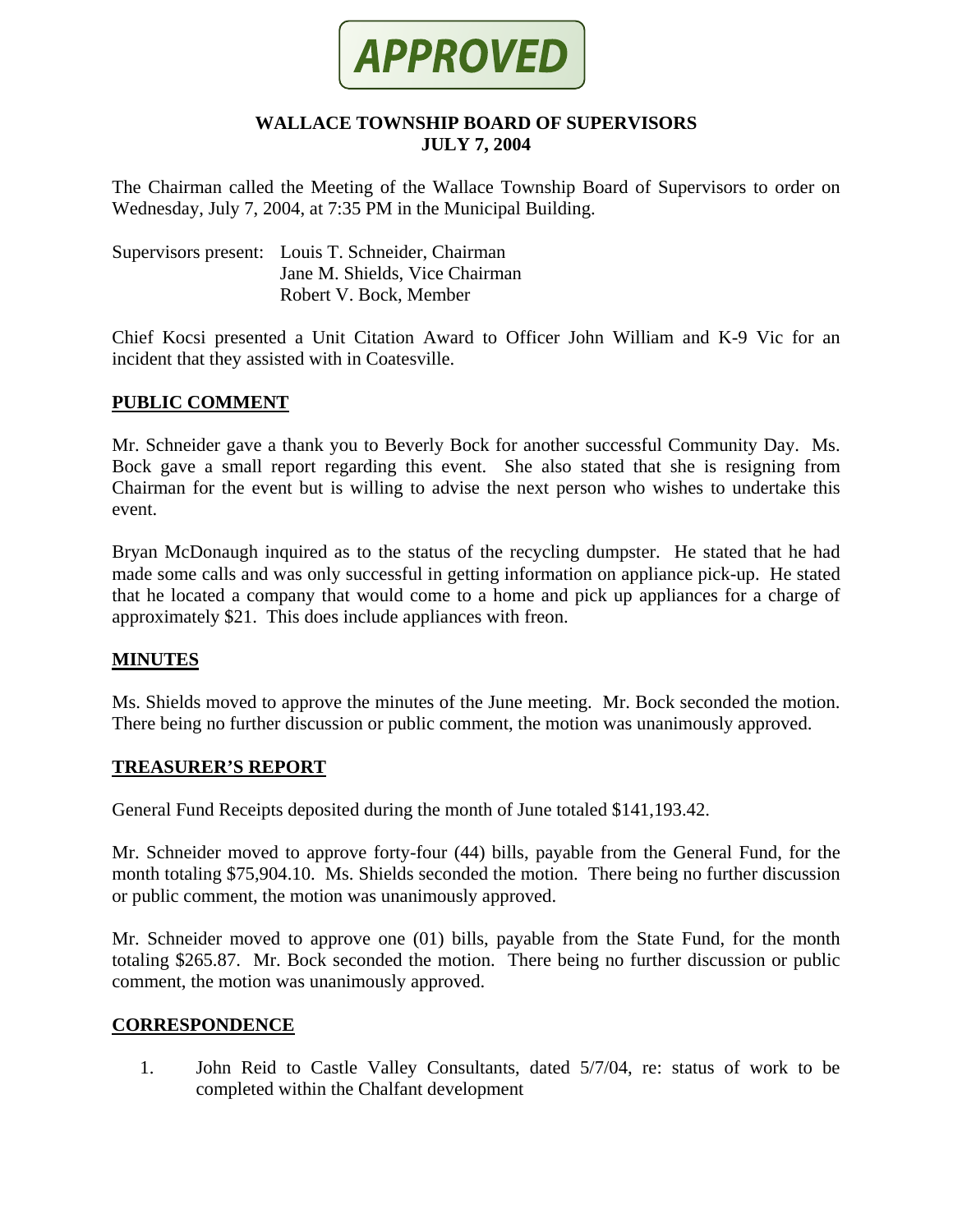- 2. Dennis Shores to BOS, dated 6/3/04, re: Ray Park meeting
- 3. William Radford to Allen Beihler, Sec. Of Transportation, dated 6/4/04, re: dangerous conditions on Little Conestoga Road
- 4. Tim Wloczewski to Wilkinson Builders, dated 6/7/04, re: letter of approval for construction of road entrance on Highspire Road
- 5. Evans Mill Environmental to Dan Shoemaker, dated 6/8/04, re: construction plans and specifications for Rorke treatment plant
- 6. Andrew Rau to BOS, dated  $6/8/04$ , re: amendments to  $2<sup>nd</sup>$  class twp. codes
- 7. Andrew Rau to Tim Wloczewski, dated 6/10/04, re: Chalfant development
- 8. Josh Rorke to BOS, dated 6/14/04, re: request of 60-day extension
- 9. Downingtown Borough to Twp. Office, dated 6/14/04, re: date of next regional meeting
- 10. Downingtown Library to BOS, dated 6/14/04, re: thank you for yearly donation
- 11. Castle Valley Consultants to Twp. Secretary, dated 6/14/04, re: E&S Control observation at Steepleview
- 12. Nave Newell to BRP, dated 6/14/04, re: request for information for preparation of fiscal impact study for Devereux – response from Chief Kosci dated 6/22
- 13. DEP to Chester County Parks Dept., dated 6/15/04, re: Springton Manor Farm permit application
- 14. Dan Shoemaker to Castle Valley Consultants, dated 6/15/04, re: Glenmoore spray irrigation system
- 15. Neighborhood Health Agencies to BOS, dated 6/16/04, re: thank you for yearly donation
- 16. Congressman Joseph Pitts to BOS, dated 6/16/04, re: meeting regarding new law passed regarding Medicare for seniors
- 17. Kurt Carr of PA Historical and Museum Commission to Normandeau Assoc., dated 6/17/04, re: impact of historic structures during construction of roadway for Alice Park
- 18. Genterra Corp. to BOS, dated 6/21/04, re: request for extension until September, 2004 for Old Orchard Estates
- 19. Tim Hennessey to Twp. Secretary, dated 6/24/04, re: grant application workshops
- 20. DEP to Woodstone Homes, dated 6/25/04, re: stormwater permit application for Edgemoor Run
- 21. Dan Shoemaker to BOS, dated 6/28/04, re: sewer system to serve the proposed Wheeler tract development
- 22. John Thomas to BOS, dated 6/30/04, re: donation of daylily clumps to the Township
- 23. WTMUA to DEP, dated 6/30/04, re: sewage permit for Rorke
- 24. Denise Yarnoff to BOS, dated 7/2/04, re: Devereux expansion/conditional use
- 25. Beverly Bock to BOS, dated 7/2/04, re: resignation from Chairman of Community Day

Letter from John Thomas regarding donation of daylilies. Mr. Schneider asked that Mr. Thomas be contacted and a meeting scheduled to discuss the his donation.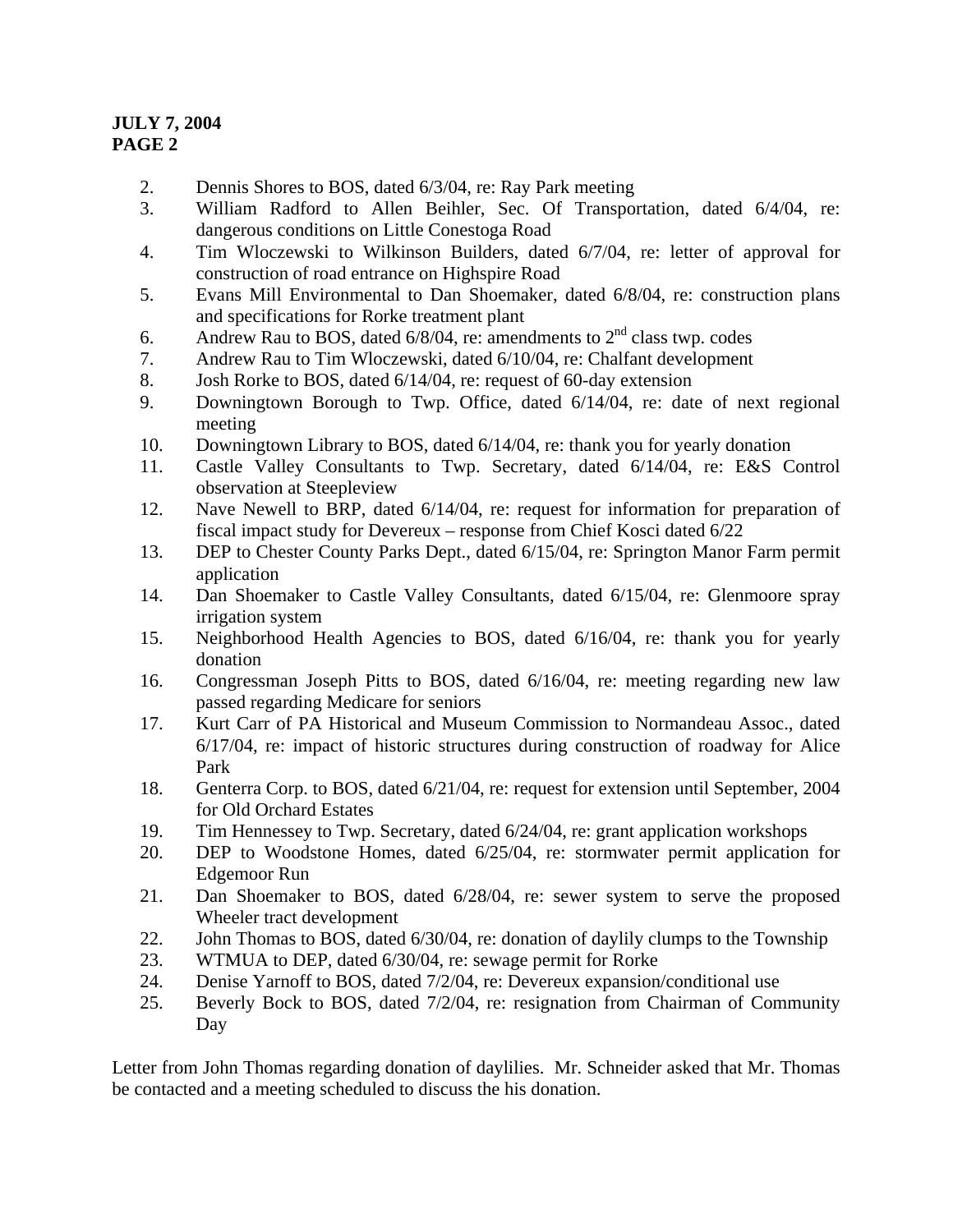Letter regarding amendments to the state wide building code. Mr. Schneider stated that these changes will not effect Wallace Township.

# **ZONING REPORT**

Tim Wloczewski reported that fourteen (14) new building permits were approved for the month of May as follows:

#04-10 – 10 Green Pond Lane (Addition & Renovations) #04-18 – 130 Iezzi Lane (Addition) #04-21 – 70 Mapleflower Road (Deck) #04-22 – 81 Mapleflower Road (Addition & Renovations) #04-25 – 50 Templin Drive (Sun Room Demolition) #04-26 – 50 Templin Drive (Sun Room Addition) #04-28 – 631 Marshall Road (Above-ground Pool) #04-29 – 30 Lexington Manor (Screened Porch Addition) #04-32 – 954 Little Conestoga Road (Fence) #04-33 – 131 Fairview Road (Fence) #04-34 – Lot #15, 7 Peters Lane (House) #04-35 – Lot #6, 27 Steepleview Drive (House) #04-36 – 20 Arrow Point Drive (In-ground Pool) #04-37 – Lot #5, 23 Steepleview Drive (House)

A Notice of Violation was sent to Joanne & Andrew Ransing, owners of the Blue Heron, requiring full compliance with applicable 2000 building codes within 30 days. Owners are currently occupying the main dining area of the Blue Heron without required inspections for code compliance. Additionally business has been expanded to include outdoor entertainment without permission from the Township.

An Enforcement Notice was sent to the owners of 65 Denton Drive requiring them to submit verification of on-lot septic system repair or replacement in regards to a malfunctioning system. Owners are required to comply within 30 days.

Tim Wloczewski reported that fourteen (14) new building permits were approved for the month of June as follows:

#04-27 – 29 Walnut Bank Road (In-ground Pool) #04-30 – Rt. 82 & Lippitt Road (Sign) #04-31 – Lot #30, Waterview Drive (House) #04-38 – 909 Fairview Road (Basement Storage) #04-39 – 33 Denton Drive (Addition) #04-40 – 32 Walnut Bank Road (Above-ground Pool)  $\text{\#04-41} - 51$  Lexington Manor (Fence)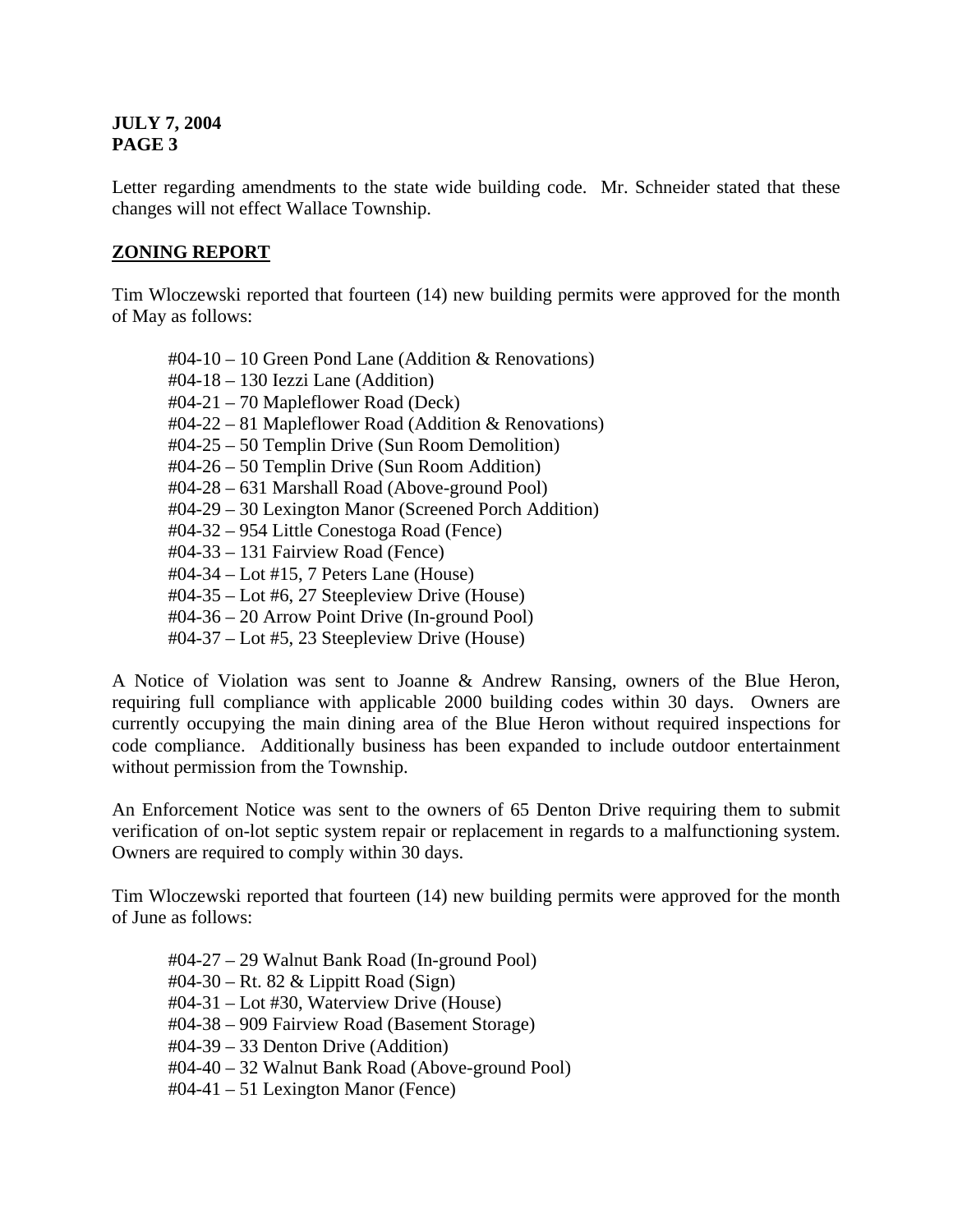#04-42 – 250 Mapleflower Road (Barn Reconstruction) #04-43 – Devereux Road (Tank Replacements) #04-44 – 131 Park Lane (Above-ground Pool) #04-45 – 300 Highspire Road (Basement Renovations) #04-46 – 35 Seminary Road (Basement Renovations) #04-49 – 1181 N. Manor Road (Temporary Structure) #04-50 – 150 Messner Lane (Deck)

Per the Notice of Violation sent to the owners of the Blue Heron, two sets of building plans were submitted to the Township on 6/28/04. After review of the plans, it was determined that they do not show the required code compliance as requested and do not identify nor were they signed by a professional design specialist. An Enforcement Notice will be sent to the owners requesting resubmission of the plans.

Completion of a replacement septic system and proper permits have been submitted to the Township for 65 Denton Drive.

An escrow release has been received from Madison Bank for the repairs necessary to Lot #13 in the Chalfant St. Giles subdivision.

Chief Kosci inquired as to whether there were any restrictions on inflatable pools, particularly those over 24". Mr. Wloczewski stated that he did not think so but he would look into it.

# **POLICE REPORT**

Chief Kocsi reported that for the month of June the activity report is as follows: 183 investigations; 84 traffic citations; 26 traffic warnings; 3 traffic accidents; 1 criminal arrests and 2 summary arrests.

A burglary took place on the 100 block of Highspire Road and the department is asking residence to report any suspicious activity. The car they are seeking is a gray 4-door Chevy Malibu.

The Youth Academy is scheduled for July  $22^{nd}$  and  $23^{rd}$ . The academy is open to East Brandywine and Wallace youths ages 10-13.

Mr. Schneider stated that Devereux has agreed to the Conditional Use process. Chief Kosci stated that he has provided Devereux's engineer with amount of calls for the facility as well as the amount of calls received by the Willistown Police Department for the facility located in that township which is a co-ed facility.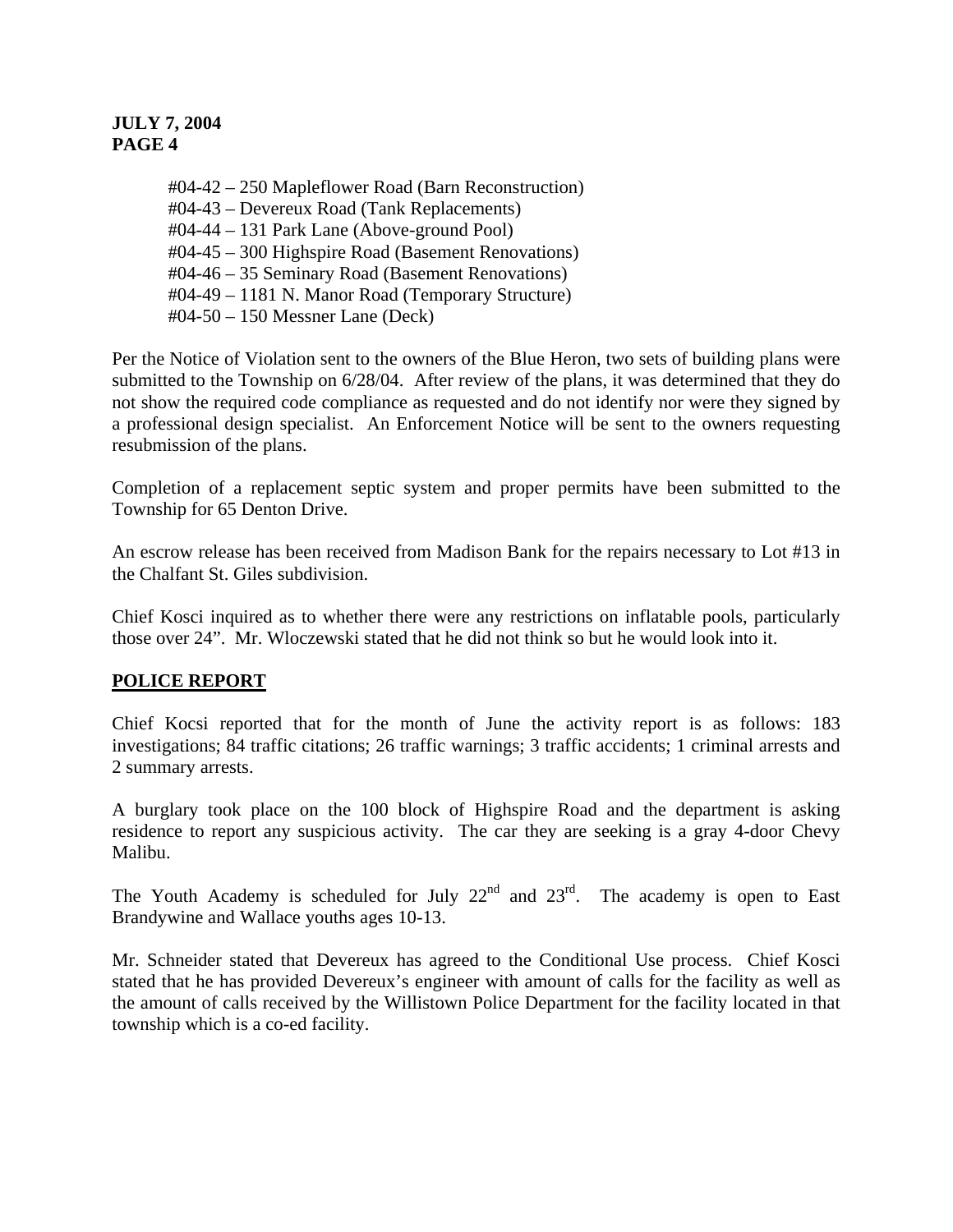## **HISTORICAL COMMISSION**

Beverly Bock reported that Sandy Brannan has donated a milk box from 1954 as well as a Downingtown High School Yearbook. The Town Tour is scheduled for August 19<sup>th</sup>. They are still finalizing details of this tour.

The Commission asked Mr. Wloczewski to look into the condition of the old post office on Creek Road. Mr. Wloczewski stated that did stop there and noticed that the windows and door lock were broken. He has spoken with the owners and asked to repair all the windows and secure the door so it can be locked. Since this is a privately owned building not much can be done about enforcement. Owners have the right to use the building.

The Historical Commission has reviewed the plans for the replacement of the Springton Road Bridge. PennDOT has significantly reduced the size of the bridge compared to their first submission. The proposal presented is for a slightly larger bridge than what currently exists and the new bridge will have a stone façade. The Commission has granted conditional approval of the plans stating that no changes to the intersection are to take place.

## **PARK BOARD**

None.

### **PLANNING COMMISSION**

Skip McGrew reported that the applicant was not present to discuss the Old Orchard Estates subdivision. A motion was approved by the board requiring that the applicant, GenTerra, grant an extension within two weeks or the plan would be denied on grounds that the issues raised in Mr. Kologie's letters of 5/24 regarding the planning module and 5/12 regarding the subdivision plan have not been resolved.

Mr. Wloczewski stated that he has supplied the engineer for Hide-A-Way Farms with a conditional approval letter for their highway occupancy permit. He stated that he advised the engineer that he will not give final approval on the permit until a contractor and the escrow amounts have been approved.

### **SUBDIVISIONS**

- 1.  $\#04-1 Old$  Orchard Estates extended to 9/15/04.
- 2. #04-2 Edgemoor Run (Bernard) Reaffirmation of plan approval